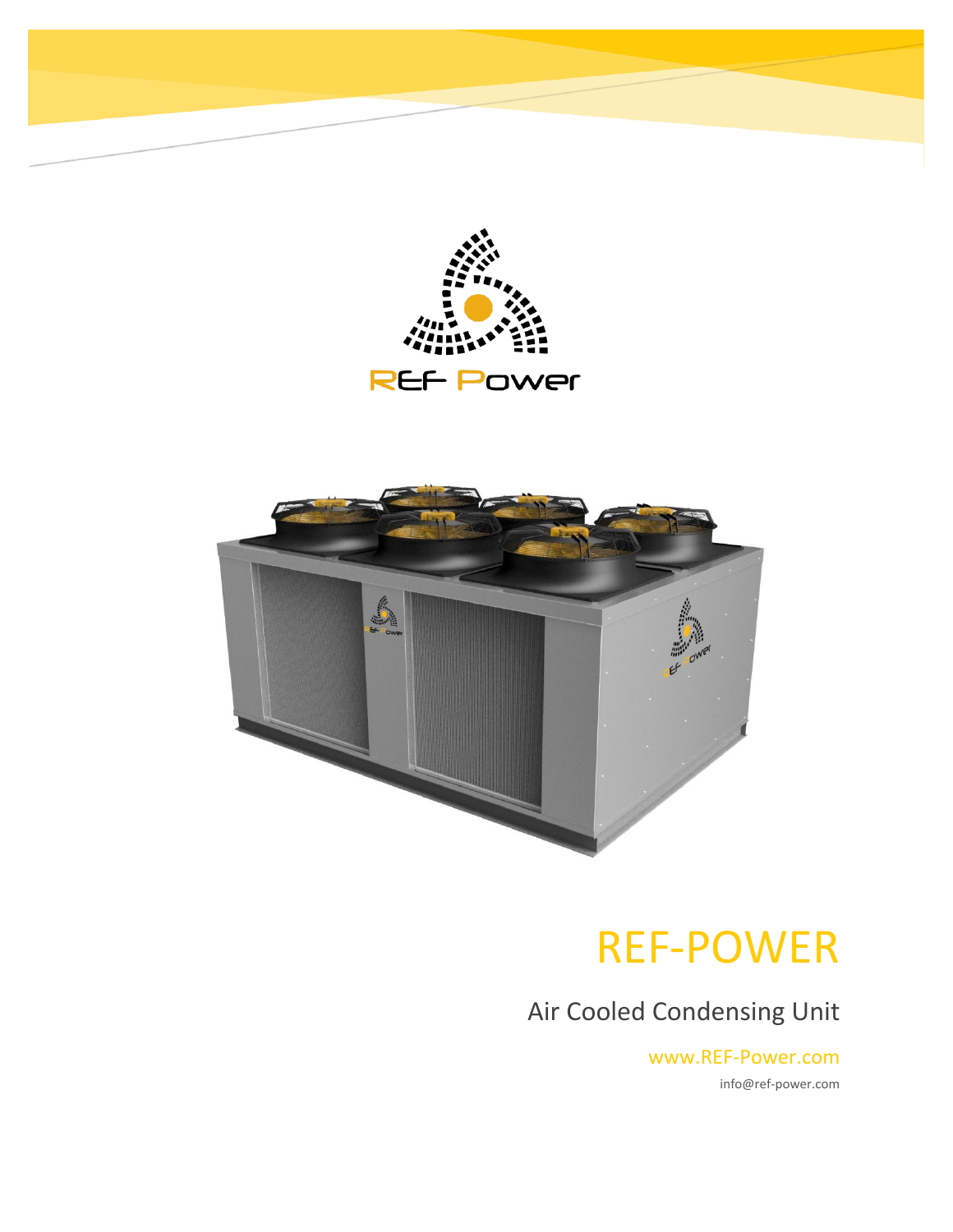

## Contents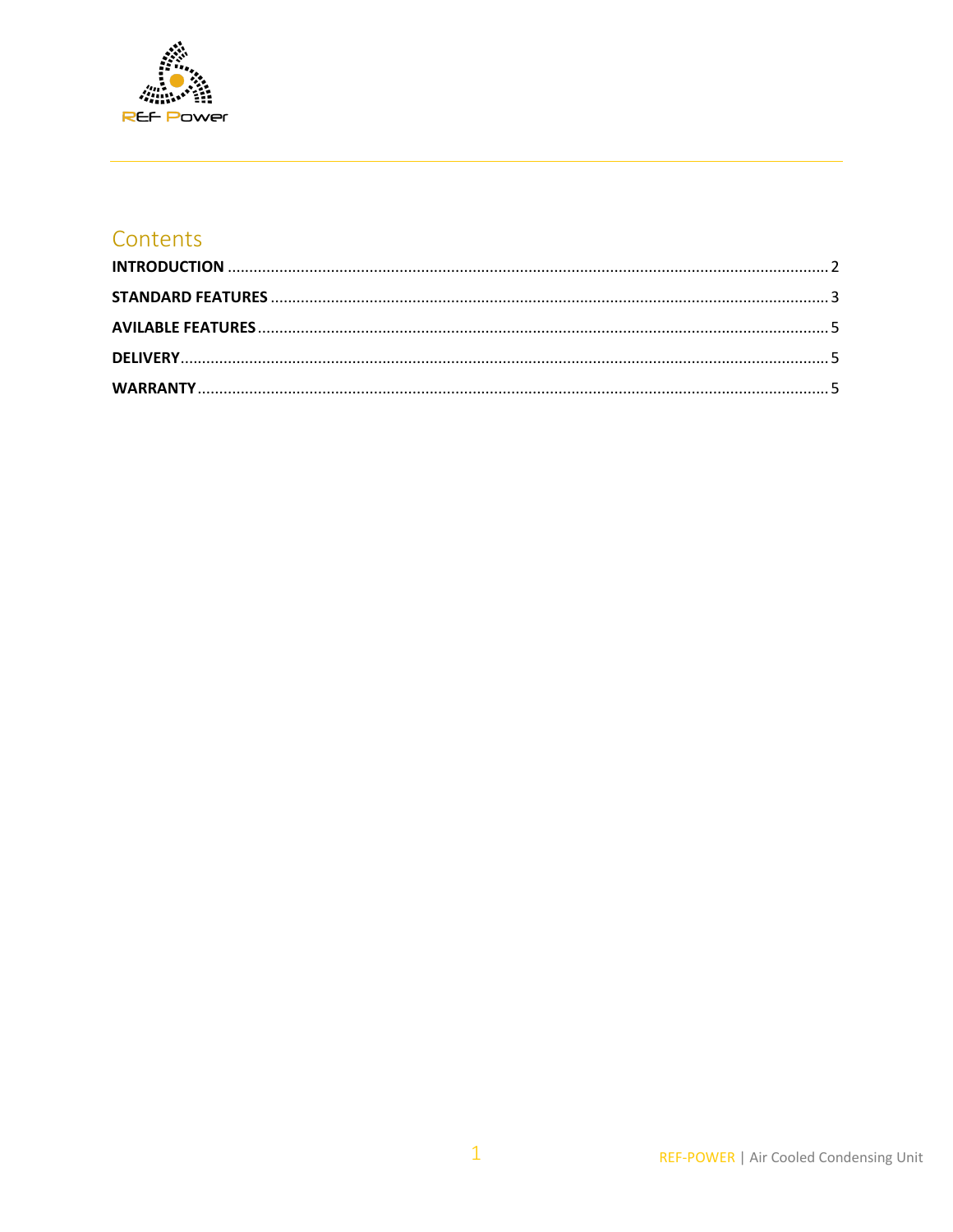

## <span id="page-2-0"></span>**INTRODUCTION**

Ref-Power Air Cooled Condensing Units (RPA) are custom designed to provide the most efficient solution to your application. Each unit is tailored to meet the demands of multiple load applications required for commercial and industrial duty refrigeration applications.

Our Condensing Units are made to operate efficiently in full load as well as part load conditions. Each unit is designed to meet the needs of each customer with minimal changes to the basic design.

- The RPA is designed for both split systems and packaged systems
- RPA offers 18 unique models with a wide range of nominal capacities from 5 tons to 120 tons
- Each condensing unit is designed for the most quiet and efficient operation, meeting ASHRAE 90.1
- RPA utilizes R-410A Refrigerant which is an environmentally friendly HFC refrigerant with zero ozone depletion. The R-410a along with other features make the RPA more energy efficient than its competitors

|                             |          | <b>Nominal</b> |                 |                    |             |           |                |
|-----------------------------|----------|----------------|-----------------|--------------------|-------------|-----------|----------------|
| Product:                    | Capacity |                | # of            | # of               | Compressor  | # of Fans | <b>Voltage</b> |
|                             |          | (Tons):        | <b>Circuits</b> | <b>Compressors</b> | <b>Type</b> |           |                |
| Ref-Power Air               | (5)      | (45)           | 1               | 1                  | F: Fixed    | 1         | 208            |
|                             | (10)     | (50)           | 2               | 2                  | Speed       | 2         | 230            |
| Cooled                      | (12)     | (55)           | 3               | 3                  | D: Digital  | 3         | 460            |
|                             | (15)     | (60)           | 4               | 4                  | Scroll      | 4         | 575            |
|                             | (20)     | (70)           |                 | 6                  |             | 6         |                |
|                             | (25)     | (80)           |                 | 8                  |             | 8         |                |
|                             | (30)     | (90)           |                 |                    |             |           |                |
|                             | (35)     | (100)          |                 |                    |             |           |                |
|                             | (40)     | (120)          |                 |                    |             |           |                |
| Date: 08/11/2017, Ref-Power |          |                |                 |                    |             |           |                |

#### **Nomenclature**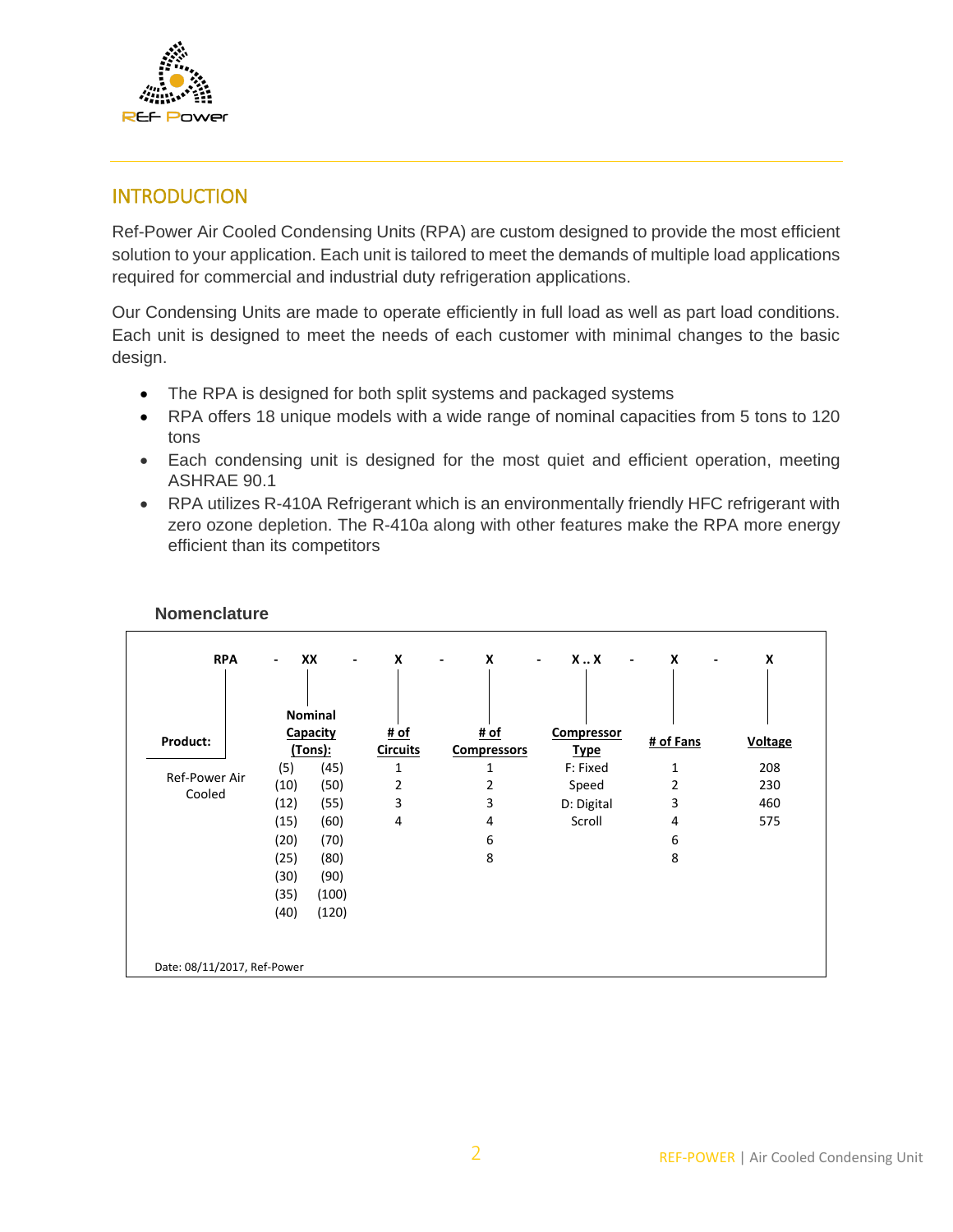

## <span id="page-3-0"></span>STANDARD FEATURES

#### **Base:**

- 5" welded structural C-Channel base.
- Rigging holes provided in the full perimeter base.

#### **Casing:**

- Powder coated 16 gauge galvanized steel casing, Ref-Power Standard Grey Color.
- Removable access panel for service.

#### **Condenser Coil:**

- All Aluminum Micro-Channel Condenser Coil.
- Up to 40% higher efficiency, compared to old style fin/tube designs. Advanced Micro-Channel technology combines integrally brazed airside fins to achieve higher heat transfer rates, closer approach temperatures and lower airside pressure drops.
- Up to 20% smaller coil face depending upon the design condition which would result in an overall smaller condensing unit.
- Up to 50% less weight. This reduces shipping costs, minimizes equipment structural support, reduces labor needed for installation, and cuts shipping costs.
- Typically 40% to 60% less refrigerant charge is required.
- Due to the all aluminum construction, brazed aluminum heat exchangers are subject to significantly less galvanic corrosion than traditional fin/tube coils, because there are no dissimilar metals. Sea coast and marine use is acceptable. For applications with pollution, chemical emissions, or corrosive environments, coil coatings are available.
- Removable hail guard





#### **Compressor:**

- RCA utilizes multiple heavy duty Copeland™ Scroll/Digital Scroll Compressors.
- Compressors shall be isolated with resilient rubber isolators to decrease noise transmission.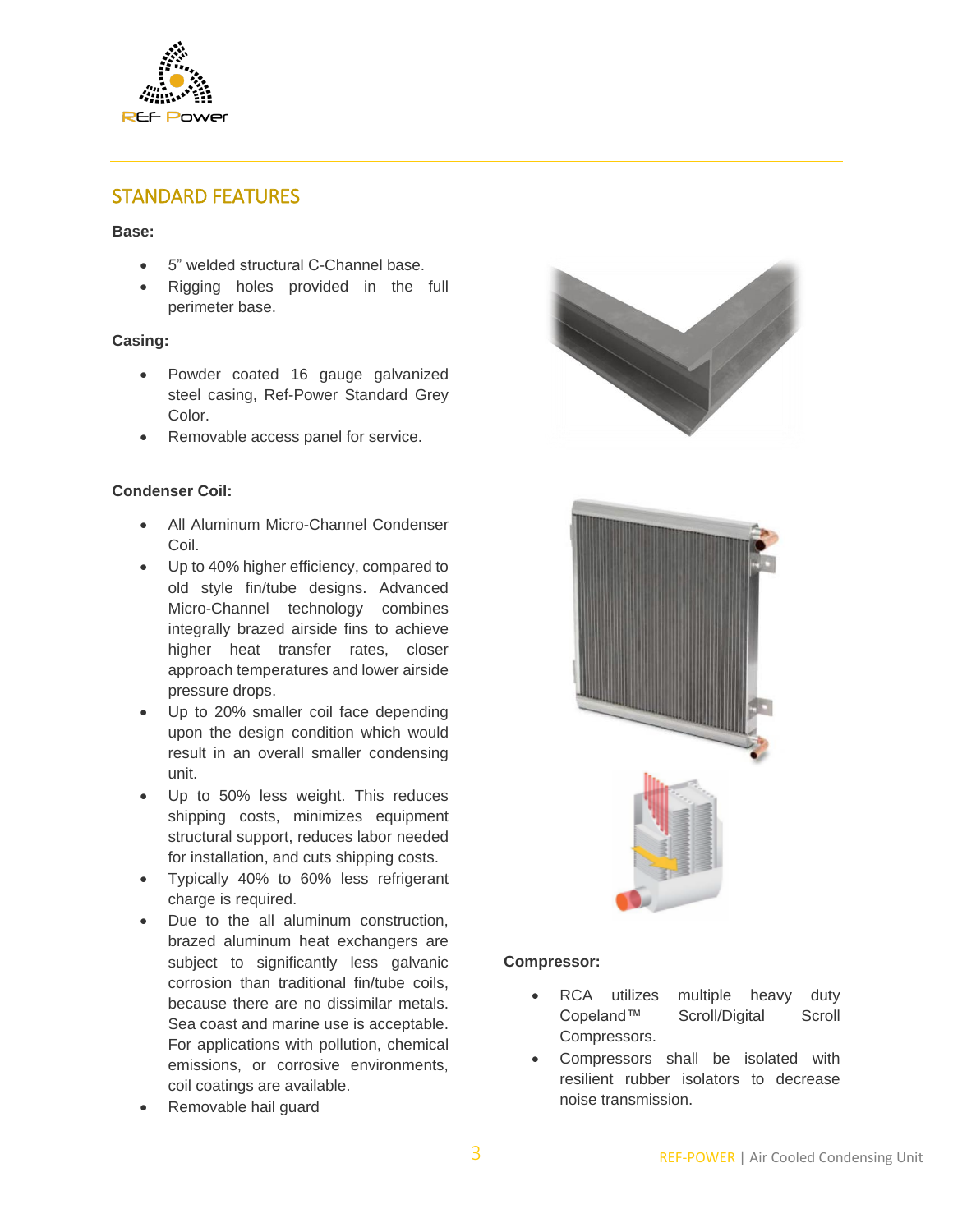

- Copeland Scroll compressors are known for their reliability with 70 percent fewer moving parts and No complex internal suction and discharge valves for quieter operation and higher reliability.
- Modulation shall be accomplished by staging of the unit's multiple compressors for scroll compressors or by modulating the Digital Scroll.
- Superheat and Digital Scroll Controller included for Digital Scroll Compressors.
- Crankcase heaters included on all units.
- Compressor overload protection and contactors for each compressor.

#### **Condenser Fans:**

- Direct drive condenser fans.
- Condenser fans with EC (Electronically Commutated) Motors, for best efficiency and lowest acoustics.
- Head pressure control for part loads and low ambient conditions.
- Thermal overload protection for motor and electronics.
- Optimum efficiency and noise level due to well-engineered aerodynamic design of the fan blades.
- High-efficiency, energy saving designs in GreenTech EC technology with standardised integration of control functions and sensor signals.
- Numerous approvals, including VDE, UL, CSA, CE and GOST

#### **Controls:**

- Automatic reset, low pressure and high pressure switch for each circuit.
- Suction accumulator on the suction line of each circuit.
- Liquid receiver on the liquid line of each circuit.
- Ball valves with access ports for serviceability





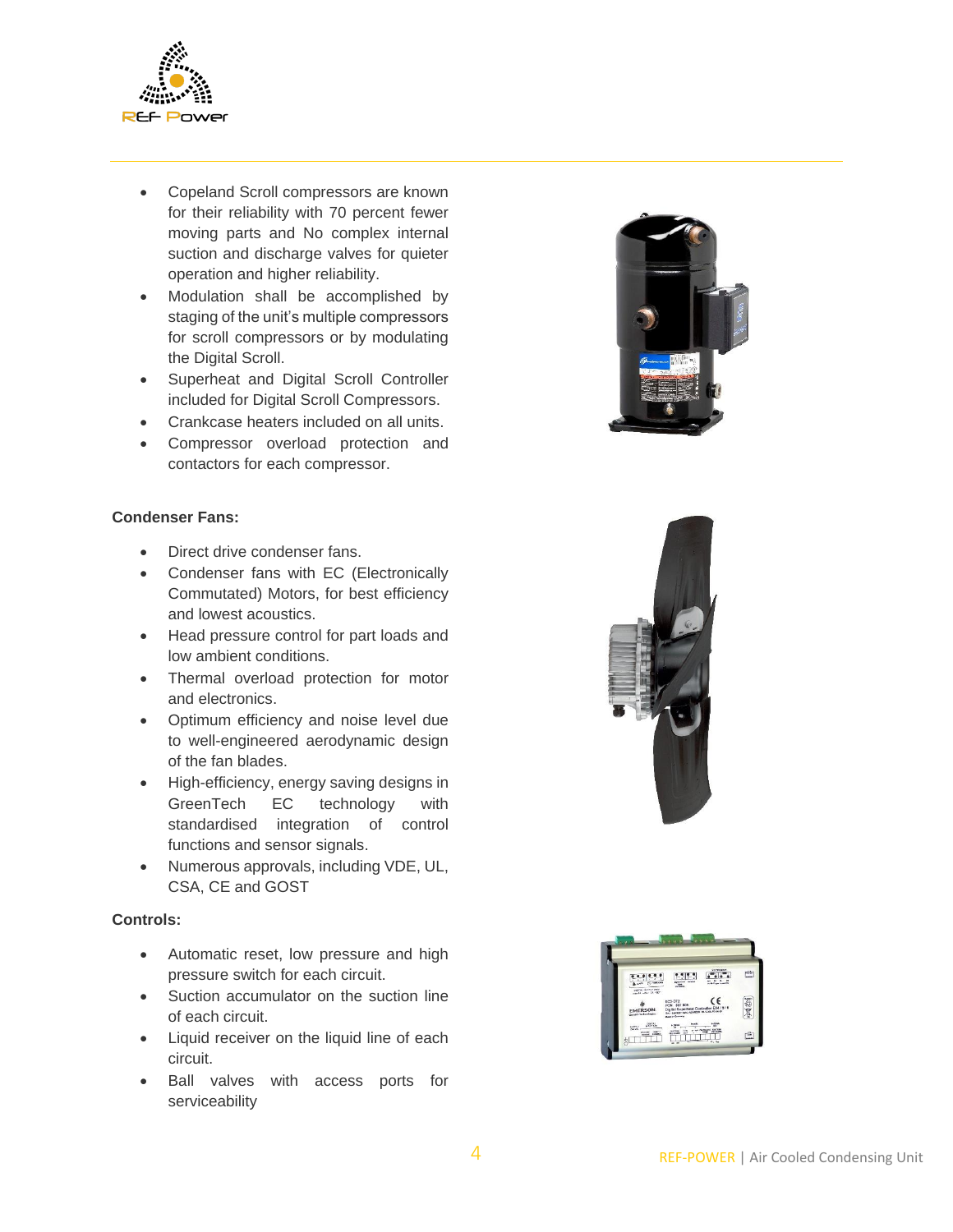

#### **Electrical Panel:**

- NEMA 4 painted steel enclosure.
- Main Non-fused or Fused disconnect
- Pre-wired electrical controls.
- Power distribution block.
- Required transformers, fuses, and contactors.
- Terminal block for all points.
- CSA or cULus.
- Lockable enclosure

<span id="page-5-2"></span>

### <span id="page-5-0"></span>AVILABLE FEATURES

- Custom casing color
- Custom casing material (Galvanized, Aluminum, Stainless Steel)
- Custom Dimensions
- Electronic Expansion Valve (Shipped Loose)
- Electronic Hot Gas Bypass
- Liquid line drier and sight glass/moisture indicator
- Non-fused disconnect switch
- Fused disconnect switch
- Fixed speed compressors
- Coated condenser coil
- AC condenser fans
- Fixed pressure fan cycling

#### <span id="page-5-1"></span>**DELIVERY**

 Each condensing unit shall be leak tested, and charged on site. Unit shipped pre-charged with a holding charge of dry nitrogen.

## **WARRANTY**

- Ref-Power initial warranty shall be within 12 months from start-up or 18 months from shipment, whichever occurs first.
- The warranty will cover the repair or replacement of parts due to defective materials or workmanship within the above period, excluding refrigerant.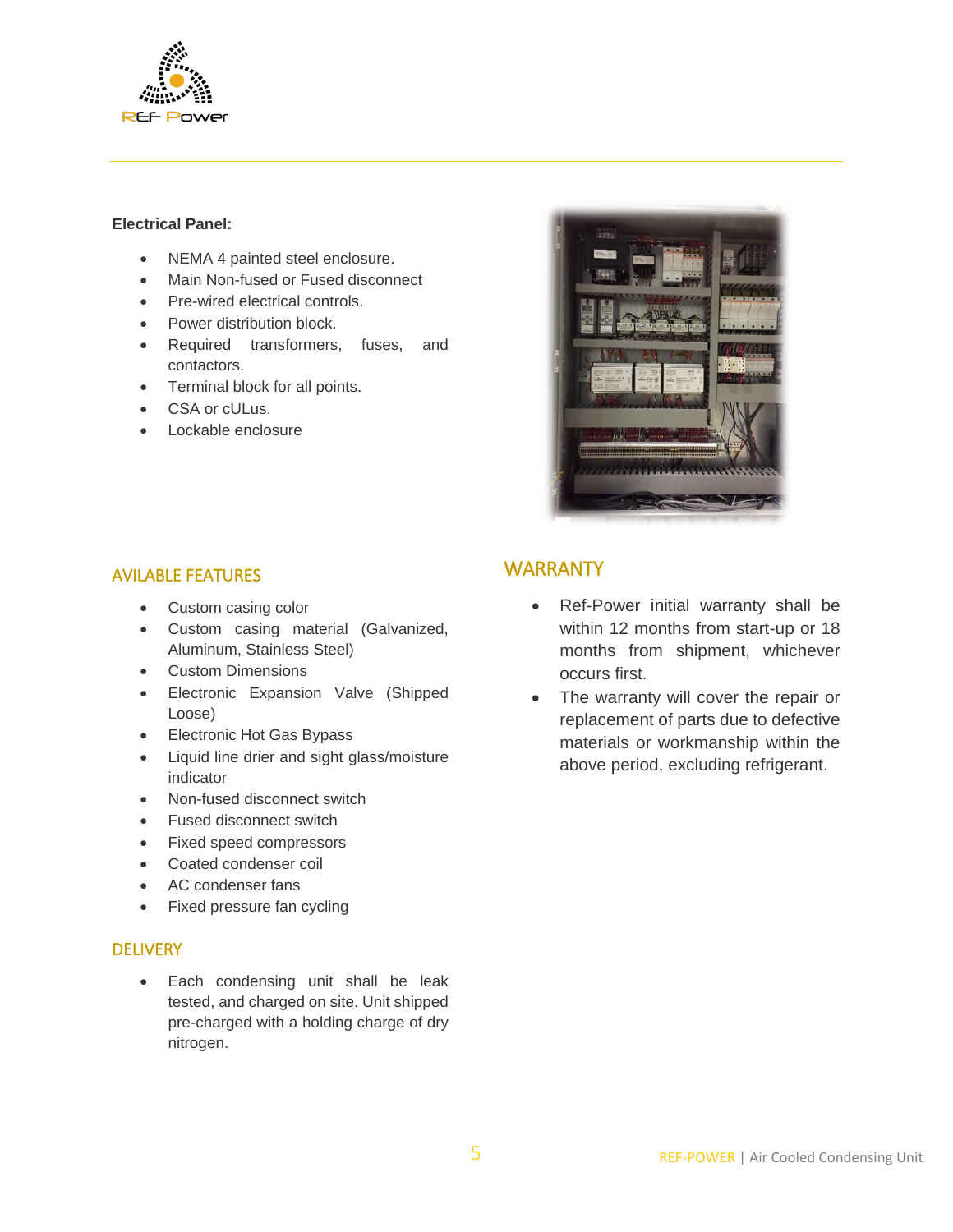

#### **DIGITAL SCROLL AIR COOLED CONDENSING UNIT Contact: info@ref-power.com**

| <b>MODEL</b>   | <b>CAPACITY</b><br>(TONS) | <b>MODULATION</b> | <b>NO. OF</b><br><b>CIRCUITS</b> | <b>COMPRESSORS</b>    | <b>QTY</b>     | <b>FANS</b>     | <b>QTY</b>     |
|----------------|---------------------------|-------------------|----------------------------------|-----------------------|----------------|-----------------|----------------|
| RPA-5          | 5                         | 10-100%           | 1                                | Digital Scroll        | 1              | <b>EC Motor</b> | $\mathbf{1}$   |
| <b>RPA-10</b>  | 10                        | 10-100%           | $\mathbf{1}$                     | Digital Scroll        | 1              | <b>EC Motor</b> | $\mathbf{1}$   |
| <b>RPA-12</b>  | 12                        | 10-100%           | 1                                | <b>Digital Scroll</b> | 1              | <b>EC Motor</b> | $\mathbf{1}$   |
| <b>RPA-15</b>  | 15                        | 10-100%           | 1                                | Digital Scroll        | 1              | <b>EC Motor</b> | $\mathbf{1}$   |
| <b>RPA-20</b>  | 20                        | 5-100%            | $\overline{2}$                   | Digital Scroll        | $\overline{2}$ | <b>EC Motor</b> | $\overline{2}$ |
| <b>RPA-25</b>  | 25                        | 5-100%            | $\overline{2}$                   | <b>Digital Scroll</b> | $\overline{2}$ | <b>EC Motor</b> | $\overline{2}$ |
| <b>RPA-30</b>  | 30                        | 5-100%            | $\overline{2}$                   | Digital Scroll        | $\overline{2}$ | <b>EC Motor</b> | $\overline{2}$ |
| <b>RPA-35</b>  | 35                        | 5-100%            | 2                                | Digital Scroll        | 3              | <b>EC Motor</b> | $\overline{2}$ |
| <b>RPA-40</b>  | 40                        | 3-100%            | 4                                | Digital Scroll        | 4              | <b>EC Motor</b> | 4              |
| <b>RPA-45</b>  | 45                        | 3-100%            | 4                                | Digital Scroll        | 4              | <b>EC Motor</b> | 4              |
| <b>RPA-50</b>  | 50                        | 3-100%            | 4                                | Digital Scroll        | 4              | <b>EC Motor</b> | 4              |
| <b>RPA-55</b>  | 55                        | 3-100%            | 4                                | <b>Digital Scroll</b> | 4              | <b>EC Motor</b> | 4              |
| <b>RPA-60</b>  | 60                        | 3-100%            | 4                                | <b>Digital Scroll</b> | 4              | <b>EC Motor</b> | 4              |
| <b>RPA-70</b>  | 70                        | 3-100%            | 4                                | Digital Scroll        | 6              | <b>EC Motor</b> | 4              |
| <b>RPA-80</b>  | 80                        | 3-100%            | 4                                | Digital Scroll        | 8              | <b>EC Motor</b> | 6              |
| <b>RPA-90</b>  | 90                        | 3-100%            | 3                                | Digital Scroll        | 6              | <b>EC Motor</b> | 6              |
| <b>RPA-100</b> | 100                       | 3-100%            | 4                                | <b>Digital Scroll</b> | 8              | <b>EC Motor</b> | 6              |
| <b>RPA-120</b> | 120                       | 3-100%            | 4                                | <b>Digital Scroll</b> | 8              | <b>EC Motor</b> | 6              |

| <b>Options</b>                      |                         |                             |  |  |
|-------------------------------------|-------------------------|-----------------------------|--|--|
| Condenser Fans w/ AC Motor          | Fixed Speed Compressor  | Hail Guard                  |  |  |
| NEMA 3, NEMA 4, NEMA 4X Panel       | Non-fused Disconnect    | Epoxy coated condenser coil |  |  |
| <b>Custom Color &amp; Dimension</b> | <b>Fused Disconnect</b> | cUL or CSA Certification    |  |  |
|                                     |                         |                             |  |  |